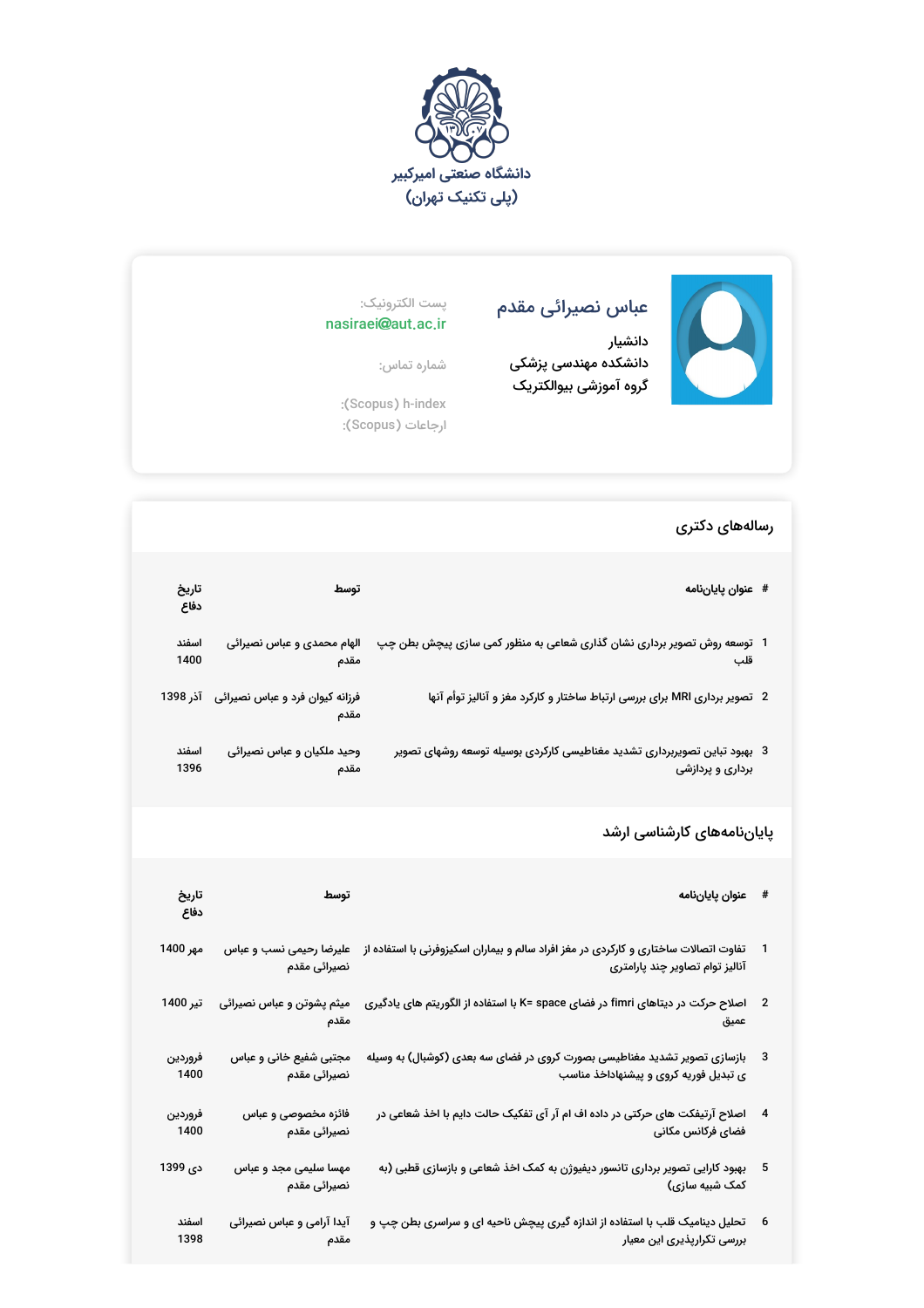| شهريور<br>1398   | مجید قاسمی و عباس نصیرائی<br>مقدم                 | تولیدآزمایشگاهی و تست پمپ تزریق ماده کنتراست با قابلیت تزریق مبتنی بر مدل<br>دینامیک گردش ماده کنتراست در بدن                       |    |
|------------------|---------------------------------------------------|-------------------------------------------------------------------------------------------------------------------------------------|----|
| بهمن<br>1397     | فاطمه رستگارجویباری و عباس<br>نصیرائی مقدم        | بازسازی آنلاین تصاویر تشدید مغناطیسی با اخذ شعاعی توسط روش تبدیل فوریه قطبی<br>بر روی اسکنر ام آر آی                                | 8  |
| شهريور<br>1397   | مصطفی برنگی و عباس<br>نصیرائی مقدم                | تحلیل وکمی سازی عوامل خطا در نقشه برداری T1 عضله قلب با توالی پالس MOLLI و<br>پیشنهاد روشی به منظور بهبود تخمین T1                  | 9  |
| بهمن<br>1396     | بنفشه شفیعی زرگر و عباس<br>نصيرائى مقدم           | 10 ً تفکیک مکانی ساختارهای ظریف در قشر مغز انسان بهوسیلهی تصویربرداری تشدید<br>مغناطیسی کارکردی برپایه حالت دائم                    |    |
| تیر 1396         | علی رضائی و عباس نصیرائی<br>مقدم                  | 11   افزودن بعد سوم به نگاشت جابجایی با استفاده از نشان گذاری CMR در مختصات قطبی                                                    |    |
| 1395             | سینا امیررجب و عباس نصیرائی  بهمن<br>مقدم         | 12   تخمین آرتیفکت های تصویربرداری MR در حضور اشیاء فلزی و اعمال تصحیحات ممکن<br>بر اعوجاج های تصویر                                |    |
| بهمن<br>1395     | ارش فرودی قاسم ابادی و<br>عباس نصيرائى مقدم       | 13   آنالیز گروهی ومقایسه آماری برای روش های MRI کارکردی حالت دائم                                                                  |    |
| تير 1395         | نصيرائى مقدم                                      | 14   استخراج حرکت چرخشی قلب و تحلیل آن در افراد سالم و بیمار با استفاده از تصاویرنشان   شهریار شالیکار و عباس<br>گذاری شده MRI      |    |
| بهمن<br>1394     | مهدی خواجه ایم و عباس<br>نصيرائى مقدم             | بهبود مقاوم سازی و تکرار پذیری fMRI در روش Averaged-BOSS با الهام از روشهای<br>پردازشی در GRE BOLD                                  | 15 |
| بهمن<br>1393     | وحید قدرتی کوزه کنان و عباس<br>نصیرائی مقدم       | 16   بررسی اثرات ترکش ها (ی ناحیه سر) بر ایمنی و کیفیت تصویرگری MRI                                                                 |    |
| بهمن<br>1393     | محمد عبدی شکتائی و عباس<br>نصیرائی مقدم           | کاربرد روش سنجش فشرده در تصاویر طیف نگاری تشدید مغناطیسی                                                                            | 17 |
|                  | شکوفه گلشنی و عباس نصیرائی مهر 1393<br>مقدم       | 18٪ بهبود کیفیت و سرعت تصویربرداری کرنش قلب از طریق ام آر آی با تکنیک نشان گذاری<br>در مختصات قطبی.                                 |    |
| بهمن<br>1392     | سعید احمدی نیا و عباس<br>نصیرائی مقدم             | 19   تاثیرات جریان خون در تصویرگری ام آر آی با رشته پالس SSFP: بررسی کمی و نیز<br>كاهش آرتيفكت                                      |    |
| 1392             | مریم افتخاریان جهرمی و عباس  بهمن<br>نصیرائی مقدم | 20   بهبود رزولوشن زمانی روش Dynamic Contrast Enhanced - MRI از طریق بهینه سازی<br>تزریق ماده کنتراست و نحوه اخذ داده ها            |    |
| بهمن<br>1392     | مقدم                                              | 21   تحلیل و امکان سنجی استفاده از رشته پالس SSFP برای تصویربرداری تشدید مغناطیسی   زهرا شمس و عباس نصیرائی<br>عملکردی از مغز انسان |    |
| مهر 1392         | راضیه کاوه و عباس نصیرائی<br>مقدم                 | 22   بررسی کرنش و پیچش عضله قلب بیماران با نارسائی های انقباضی قلبی با استفاده از<br>روشهای نوین نشان گذاری تصاویر MRI              |    |
| بهمن<br>1391     | نفیسه بابائی و عباس نصیرائی<br>مقدم               | 23   اندازه گیری کرنش عضله قلب بوسیله فریزهای ماره در تصاویر نشان گذاری شده MR در<br>مختصات قطبى                                    |    |
| آبان 1391        | جعفر زمانی و عباس نصیرائی<br>مقدم                 | 24   تسریع رگ نگاری MRI مقایسه تصویر برداری موازی و فشرده سازی دریافت<br><b>Compressed sensing</b>                                  |    |
| شهريور<br>1391   | مریم هفته خانکی و عباس<br>نصیرائی مقدم            | 25   نگاشت و آنالیز تغییر شکل عضله قلب با اعمال روش Circome روی تصاویر MRI نشان<br>گذاری شده در جهت قطبی                            |    |
| ارديبهشت<br>1391 | عطیه مقیمی و عباس نصیرائی<br>مقدم                 | 26   بهبود ادغام تصاویر MRI و پزشکی هسته ای ( SPECT / PET )                                                                         |    |
| دي 1390          | علیرضا رحیم پور و عباس<br>نصیرائی مقدم            | طبقه بندی حرکت چشم به کمک پردازش تصویر به منظور کمک به معلولان حرکتی                                                                | 27 |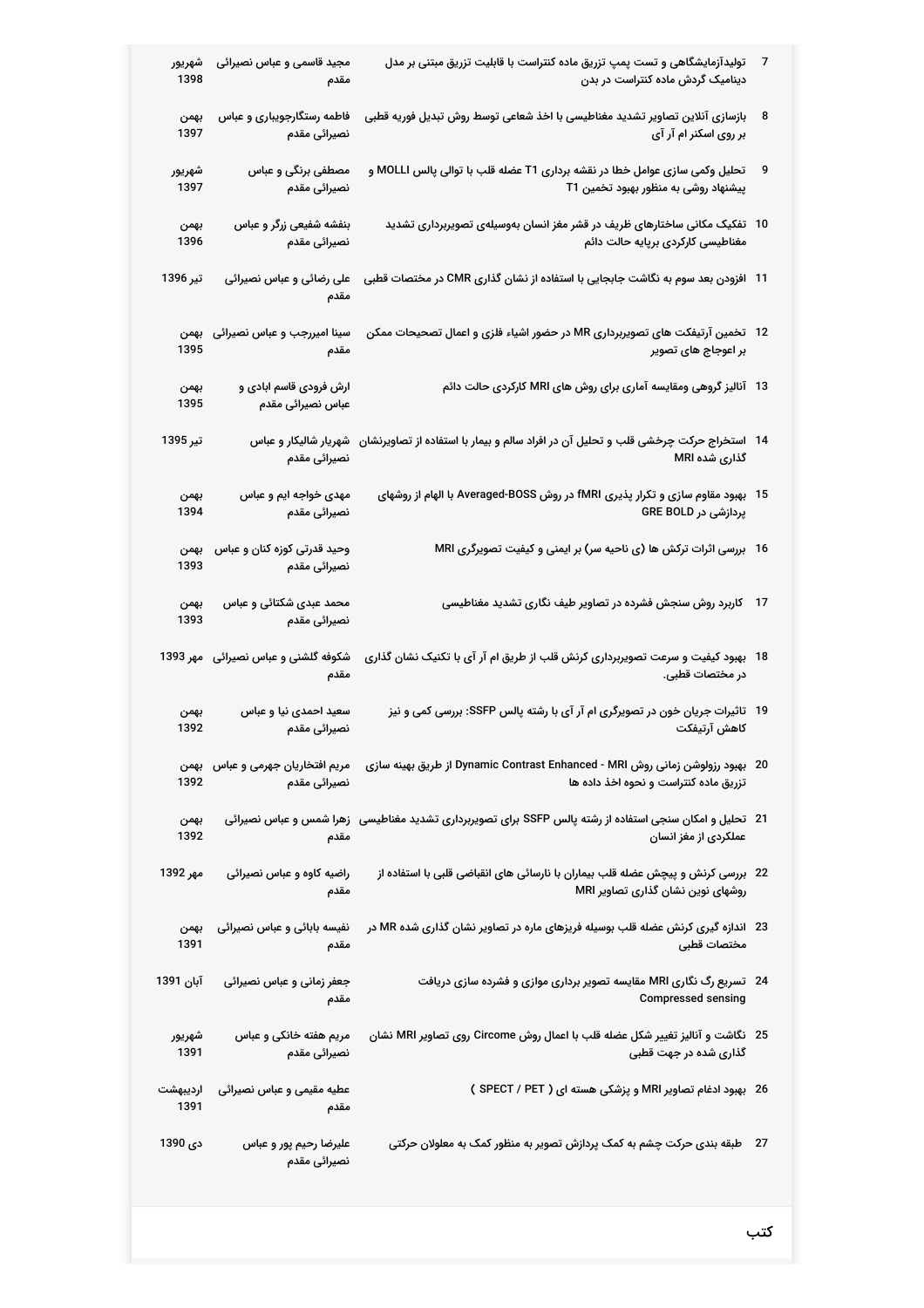| نسخه         |                                                                                                                                                                                                                                                                                                                                                                                                                                    | تاريخ<br>انتشار | کشور ناشر                         |                                    | نگارندگان/مترجمان | # عنوان                                                                                                                                                                                                                                                                                                                                                                                                                                              |  |  |  |
|--------------|------------------------------------------------------------------------------------------------------------------------------------------------------------------------------------------------------------------------------------------------------------------------------------------------------------------------------------------------------------------------------------------------------------------------------------|-----------------|-----------------------------------|------------------------------------|-------------------|------------------------------------------------------------------------------------------------------------------------------------------------------------------------------------------------------------------------------------------------------------------------------------------------------------------------------------------------------------------------------------------------------------------------------------------------------|--|--|--|
|              |                                                                                                                                                                                                                                                                                                                                                                                                                                    |                 |                                   |                                    |                   | داده های ثبت شده در پورتال                                                                                                                                                                                                                                                                                                                                                                                                                           |  |  |  |
|              | 1                                                                                                                                                                                                                                                                                                                                                                                                                                  | 1396            | United<br><b>States</b>           | عباس نصیرائی مقدم, دانیل انیس, سید | ابراهيم           | Heart Mechanics: Magnetic Resonance 1<br>imaging                                                                                                                                                                                                                                                                                                                                                                                                     |  |  |  |
|              |                                                                                                                                                                                                                                                                                                                                                                                                                                    |                 |                                   |                                    |                   | مقالات ژورنال                                                                                                                                                                                                                                                                                                                                                                                                                                        |  |  |  |
|              |                                                                                                                                                                                                                                                                                                                                                                                                                                    |                 |                                   |                                    |                   | داده های ثبت شده در پورتال                                                                                                                                                                                                                                                                                                                                                                                                                           |  |  |  |
| 1            |                                                                                                                                                                                                                                                                                                                                                                                                                                    |                 | Page 171-180, September 2020,     |                                    |                   | Vahid Malekian, Fatemeh Rastegar Jooybari, Banafshe Shafieizargar, Abbas Nasiraei Moghaddam, "SSFP fMRI at 3<br>tesla: Efficiency of polar acquisition-reconstruction technique", MAGNETIC RESONANCE IMAGING, Vol. 74, Num. 1,                                                                                                                                                                                                                       |  |  |  |
| $\mathbf{2}$ |                                                                                                                                                                                                                                                                                                                                                                                                                                    |                 | Num. 0, Page 1-13, December 2019, |                                    |                   | Kolsoum Dehdar, Shirin Mahdidoust, Morteza Salimi, Leila Gholami-Mahtaj, Milad Nazari, Sadeq Mohammadi,<br>Samaneh Dehghan, Hamidreza Jamaati, Reza Khosrowabadi, Abbas Nasiraei Moghaddam, Victoria Barkley,<br>Mohammad Javan, Javad Mirnajafi-Zadeh, Akira Sumiyoshi, Mohammad Reza Raoufy, "Allergen-induced anxiety-like<br>behavior is associated with disruption of medial prefrontal cortex - amygdala circuit", Scientific Reports, Vol. 9, |  |  |  |
| 3            | Vahid Malekian, Abbas Nasiraei Moghaddam, Amir Akhavan Bitaghsir, Gholamali Hossein- Zadeh, "Efficient de-<br>noising of high-resolution fMRI using local and sub-band information", JOURNAL OF NEUROSCIENCE METHODS,<br>Vol. 331, Num. 1, Page 1-10, November 2019,                                                                                                                                                               |                 |                                   |                                    |                   |                                                                                                                                                                                                                                                                                                                                                                                                                                                      |  |  |  |
| 4            | Jahanbakhsh Jahanzamin, Nasser Fatouraee, Abbas Nasiraei Moghaddam, "Effect of turbulent models on left<br>ventricle diastolic flow patterns simulation", COMPUTER METHODS IN BIOMECHANICS AND BIOMEDICAL<br>ENGINEERING, Vol. 22, Num. 15, Page 1229-1238, August 2019,                                                                                                                                                           |                 |                                   |                                    |                   |                                                                                                                                                                                                                                                                                                                                                                                                                                                      |  |  |  |
| 5            | Vahid Malekian, Abbas Nasiraei Moghaddam, Mahdi Khajehim, "A robust SSFP technique for fMRI at ultra-high field<br>strengths", MAGNETIC RESONANCE IMAGING, Vol. 50, Num. 0, Page 17-25, February 2018,                                                                                                                                                                                                                             |                 |                                   |                                    |                   |                                                                                                                                                                                                                                                                                                                                                                                                                                                      |  |  |  |
| 6            | Mahdi Khajehim, Abbas Nasiraei Moghaddam, "Investigating the spatial specificity of S2-SSFP fMRI: A Monte Carlo<br>simulation approach", MAGNETIC RESONANCE IMAGING, Vol. 37, Num. 0, Page 282-289, December 2016,                                                                                                                                                                                                                 |                 |                                   |                                    |                   |                                                                                                                                                                                                                                                                                                                                                                                                                                                      |  |  |  |
| 7            | Shokoufeh Golshani, Abbas Nasiraei Moghaddam, "Efficient Radial Tagging CMR Exam: A Coherent k-Space Reading<br>and Image Reconstruction Approach", MAGNETIC RESONANCE IN MEDICINE, Vol. 0, Num. 0, Page 0-0, March 2016,                                                                                                                                                                                                          |                 |                                   |                                    |                   |                                                                                                                                                                                                                                                                                                                                                                                                                                                      |  |  |  |
| 8            | Ali Sarrami-Foroushani, Mohsen Nasr Esfahany, Abbas Nasiraei Moghaddam, Hamidreza Saligheh Rad, Firouznia,<br>Madjid Shakiba, Hossein Ghanaati, Iain David Wilkinson, Alejandro Federico Frangi, "Velocity Measurement in Carotid<br>Artery: Quantitative Comparison of Time-Resolved 3D Phase-Contrast MRI and Image-based Computational Fluid<br>Dynamics", IRANIAN JOURNAL OF RADIOLOGY, Vol. 12, Num. 4, Page 1-12, July 2015, |                 |                                   |                                    |                   |                                                                                                                                                                                                                                                                                                                                                                                                                                                      |  |  |  |
| 9            | Navid Soltani Hafshejani, Abbas Nasiraei Moghaddam, Nasser Fatouraee, Saeed Siri, Aisa Rasuli, "constitutive model<br>of passive myo cardium of lamb", , Vol. 8, Num. 4, Page 360-371, February 2015,                                                                                                                                                                                                                              |                 |                                   |                                    |                   |                                                                                                                                                                                                                                                                                                                                                                                                                                                      |  |  |  |
|              | 10 Wang, Abbas Nasiraei Moghaddam, Reyhan, Srinivasan, Finn, Ennis, "Complementary Radial Tagging for Improved<br>Myocardial Tagging Contras", <i>MAGNETIC RESONANCE IN MEDICINE</i> , Vol. -, Num. 0, Page 0-0, May 2014,                                                                                                                                                                                                         |                 |                                   |                                    |                   |                                                                                                                                                                                                                                                                                                                                                                                                                                                      |  |  |  |
|              | 11 Razieh Kaveh, Abbas Nasiraei Moghaddam, Khan, Finn, "Regional rotation of the left ventricle in healthy and<br>cardiomyopathic subjects measured with radial myocardial tagging", JOURNAL OF CARDIOVASCULAR MAGNETIC<br>RESONANCE, Vol. 16, Num. 1, Page 24-25, January 2014,                                                                                                                                                   |                 |                                   |                                    |                   |                                                                                                                                                                                                                                                                                                                                                                                                                                                      |  |  |  |
|              | 12 Vesal Moaiyed, Abbas Nasiraei Moghaddam, "Non-uniform polar tagging", JOURNAL OF CARDIOVASCULAR<br>MAGNETIC RESONANCE, Vol. 16, Num. 1, Page 31-32, January 2014,                                                                                                                                                                                                                                                               |                 |                                   |                                    |                   |                                                                                                                                                                                                                                                                                                                                                                                                                                                      |  |  |  |
|              |                                                                                                                                                                                                                                                                                                                                                                                                                                    |                 |                                   |                                    |                   | 13 Abbas Nasiraei Moghaddam, J P. Finn, "Tagging of Cardiac Magnetic Resonance Images in the Polar Coordinate<br>System: Physical Principles and Practical Implementation", MAGNETIC RESONANCE IN MEDICINE, Vol. -, Num. 0,                                                                                                                                                                                                                          |  |  |  |

Page 0-0, May 2013,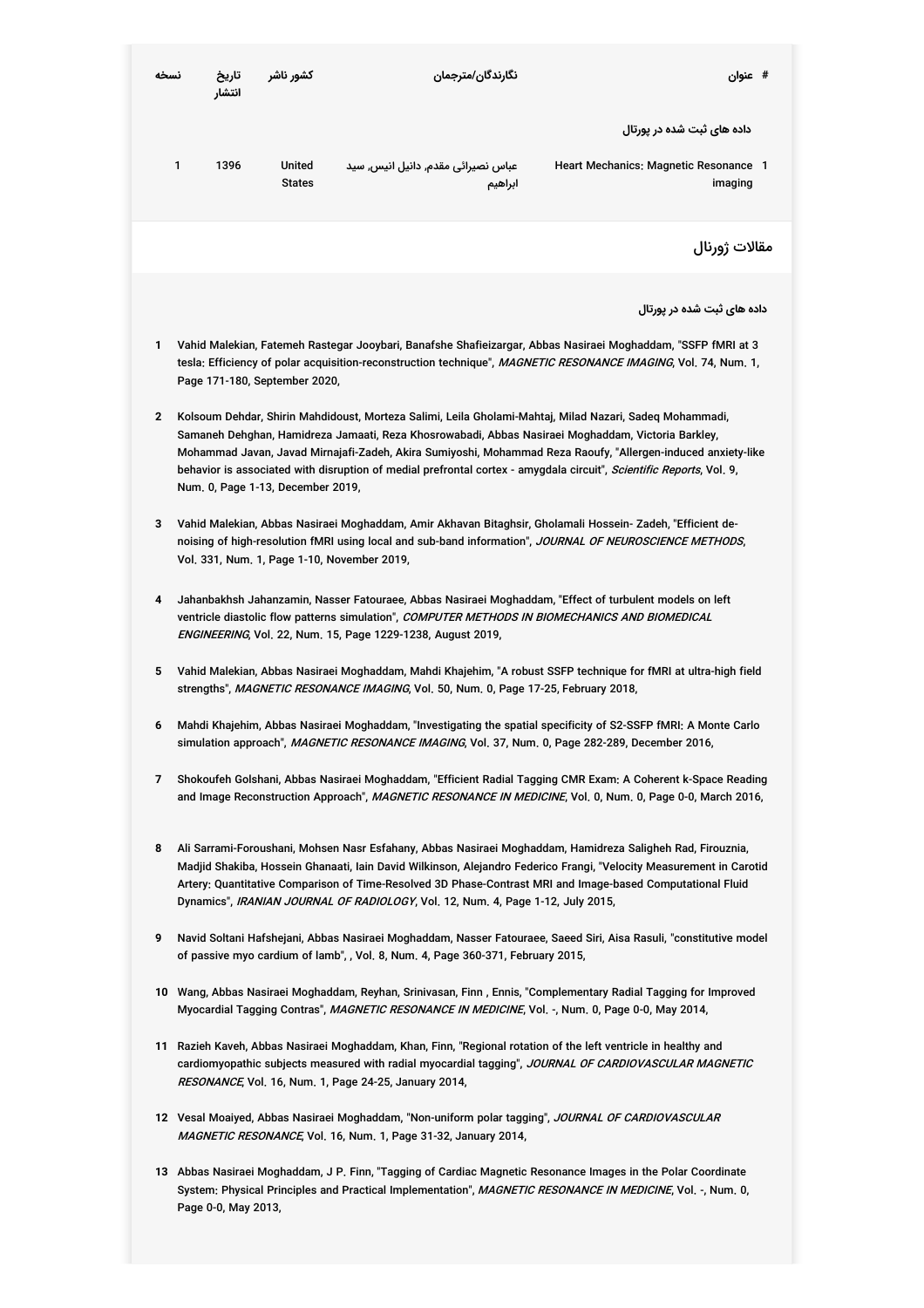- **14** Razieh Kaveh, Abbas Nasiraei Moghaddam, Khan, Finn, "Twist measurement of the left ventricle through radial tagging", JOURNAL OF CARDIOVASCULAR MAGNETIC RESONANCE, Vol. 15, Num. 0, Page 48-49, January 2013,
- **15** Ali Aghayi Far, Abbas Nasiraei Moghaddam, Nafiseh Babayi, "High resolution high density CMR circular tagging", JOURNAL OF CARDIOVASCULAR MAGNETIC RESONANCE, Vol. 15, Num. 1, Page 88-89, January 2013,
- **16** Jafar Zamani, Abbas Nasiraei Moghaddam, Saligheh Rad, "Compressed sensing cardiac MRI exploiting spatiotemporal sparsity", *JOURNAL OF CARDIOVASCULAR MAGNETIC RESONANCE*, Vol. 15, Num. 1, Page 14-15, January 2013,
- **17** Alireza Rahimpour, Abbas Nasiraei Moghaddam, "Eye tracking by image processing for helping disabled people", , Vol. 6, Num. 3, Page 11-22, November 2012,
- **18** J. M. Moriarty, G. L. Kung, Y. Ramoss, Abbas Nasiraei Moghaddam, D. B. Ennis, J.P. Finn, "Injection of gadolinium contrast through pediatric central venous catheters: a safety study", *PEDIATRIC RADIOLOGY*, Vol. 42, Num. 9, Page 1064-1069, April 2012,
- **19** Nafiseh Babayi, Abbas Nasiraei Moghaddam, "Polar HARP for the polar CMR tagging", JOURNAL OF *CARDIOVASCULAR MAGNETIC RESONANCE*, Vol. 14, Num. 1, Page 15-15, February 2012,
- **20** Bahman Vahidi, Nasser Fatouraee, Ali Imanparast, Abbas Nasiraei Moghaddam, "A Mathematical Simulation of the Ureter: Effects of the Model Parameters on Ureteral Pressure/Flow Relations", JOURNAL OF BIOMECHANICAL *ENGINEERING-TRANSACTIONS OF THE ASME*, Vol. 133, Num. 31004, Page 1-9, February 2011,
- **21** Roya S Saleh, J. Paul Finn, Michael Fenchel, Abbas Nasiraei Moghaddam, Mayil Krishnam6, Abrazado, Anthony Ton, Reza Habibi, Cooper, Fonkalsrud, "Cardiovascular magnetic resonance in patients with pectus excavatum compared with normal controls", *JOURNAL OF CARDIOVASCULAR MAGNETIC RESONANCE*, Vol. 12, Num. 73, Page 1-10, December 2010,

مقالات کنفرانس

**داده های ثبت شده در پورتال**

- **1** Elham Mohammadi, Sebastian Rosenzweig, Martin Uecker, Abbas Nasiraei Moghaddam, "Real-time radial tagging with radial FLASH: preliminary results ", Society for Cardiovascular Magnetic Resonance (SCMR) Program Committee for the SCMR 22nd Annual Scientific Sessions, February 2019
- **2** Farzaneh Keyvanfard, Abbas Nasiraei Moghaddam, Alessandra Griffa, Patric Hagmann, "decomposition of brain structural connectivity using independent component analysis ", Joint Annual Meeting International Society for Magnetic Resonance in Medicine (ISMRM)- European Society for Magnetic Resonance in Medicine and Biology ESMRMB - 2018, June 2018
- **3** Banafshe Shafieizargar, Abbas Nasiraei Moghaddam, "Radial acquisition and PFT reconstruction allow for retrospective selection of spatial resolution in fMRI studies ", Joint Annual Meeting International Society for Magnetic Resonance in Medicine (ISMRM)- European Society for Magnetic Resonance in Medicine and Biology ESMRMB - 2018, June 2018
- **4** Vahid Malekian, Abbas Nasiraei Moghaddam, "High Resolution fMRI Data De-noising Technique Using 3D Spatio-Temporal Diffusion Filter ", International Society for Magnetic Resonance in Medicine (ISMRM) 2018- 26th Annual Meeting, June 2018
- **5** Sina Amirrajab, Vahid Ghodrati, Abbas Nasiraei Moghaddam, "Correction of Ferromagnetic Object Artifacts Using Simulated Off-Resonance Map ", Joint Annual Meeting International Society for Magnetic Resonance in Medicine (ISMRM)- European Society for Magnetic Resonance in Medicine and Biology ESMRMB - 2018, June 2018
- **6** Vahid Malekian, Arash Forodighasemabadi, Abbas Nasiraei Moghaddam, "Complex-valued analysis of highresolution SSFP-fMRI increases reliability in detecting active voxels ", Joint Annual Meeting International Society for Magnetic Resonance in Medicine (ISMRM)- European Society for Magnetic Resonance in Medicine and Biology ESMRMB - 2018, June 2018
- **7** Vahid Malekian, Abbas Nasiraei Moghaddam, Daniel Gomez, Jose Marques,ِDavid Norris, "A novel phase-based technique to reduce physiological noise in resting state fMRI data. ", International Society for Magnetic Resonance in Medicine (ISMRM) 2018- 26th Annual Meeting, June 2018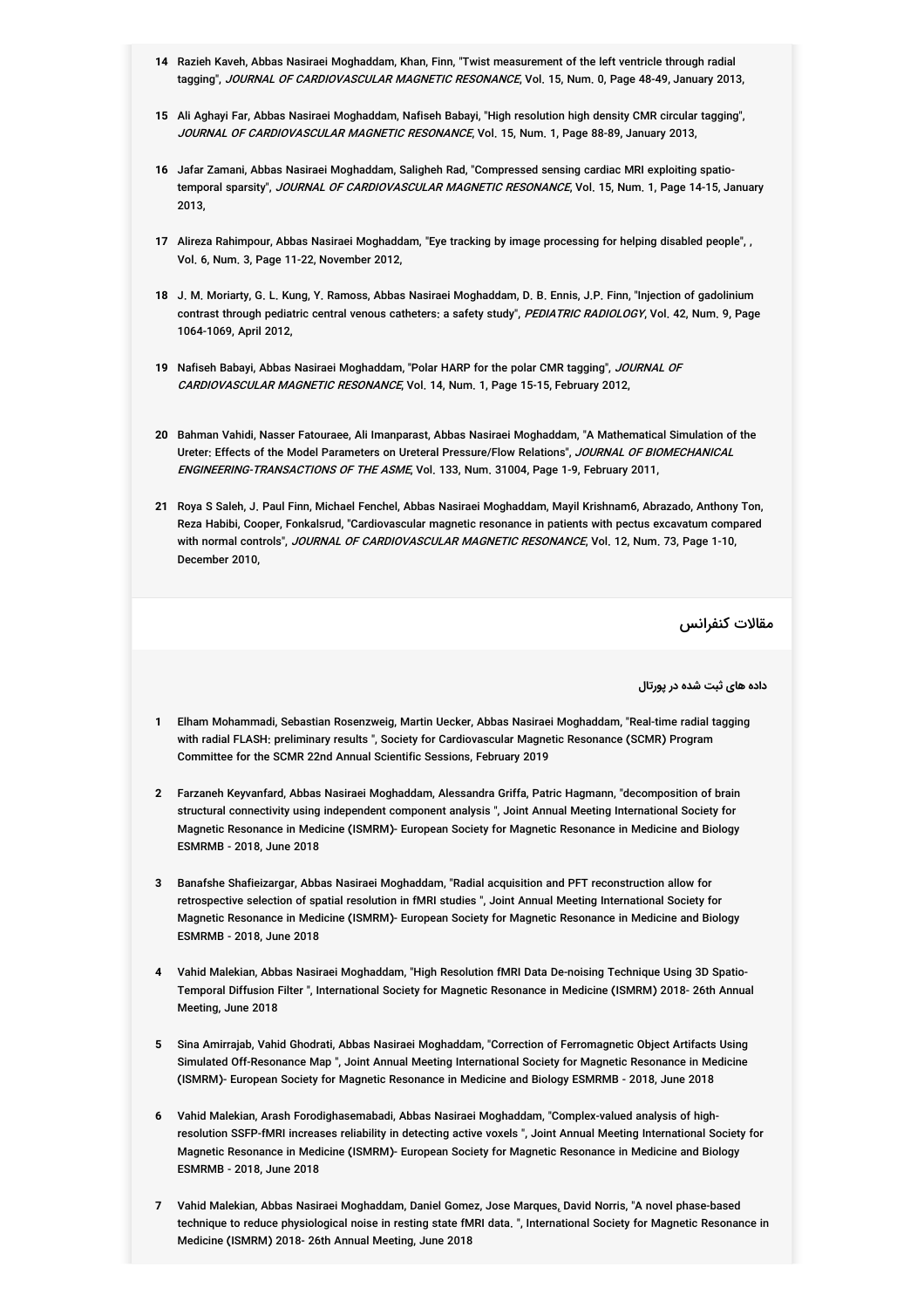- **8** Mostafa Berangi, Abbas Nasiraei Moghaddam, "Analyzing the Influence of Imaging Parameters on Cardiac T1 Estimation Accuracy Using MOLLI ", (Iranian Conference on Electrical Engineering (ICEE, May 2018
- **9** Sina Amirrajab, Vahid Ghodrati, Abbas Nasiraei Moghaddam, "Estimation of non-excitable area around ferromagnetic objects in MRI ", European society for magnetic resonance in medicine 2017, October 2017
- **10** Parisa Fardafshari Talebazlu, Farzaneh Keyvanfard, Abbas Nasiraei Moghaddam, "Assessing the influence of functional connectivity estimation methods on graph metrics in resting-state fMRI ", 25th Iranian Conference on Electrical Engineering (ICEE ( 2017, May 2017
- **11** Banafshe Shafieizargar, Farzaneh Keyvanfard, Abbas Nasiraei Moghaddam, "Targeted fMRI using radial acquisition and polar reconstruction ", International Society for Magnetic Resonance in Medicine (ISMRM) 2017- 25th Annual Meeting, April 2017
- **12** Farzaneh Keyvanfard, Abbas Nasiraei Moghaddam, "Structural basis of functional networks: A fMRI/DTI fusion approach in network level ", International Society for Magnetic Resonance in Medicine (ISMRM) 2017- 25th Annual Meeting, April 2017
- **13** Aghaeifar, Ali, Abbas Nasiraei Moghaddam, Scheffler, Klaus, "Motion simulation and correction validation using MR tagging ", 25th Annual Meeting and Exhibition of the International Society for Magnetic Resonance in Medicine (ISMRM 2017), April 2017
- **14** Fatemeh Rastegar Jooybari, Elham Mohammadi, Abbas Nasiraei Moghaddam, "Left Ventricle Circumferential Strain from Radially Tagged Images through CIRCOME combined by SinMod ", International Society for Magnetic Resonance in Medicine (ISMRM) 2017- 25th Annual Meeting, April 2017
- **15** Vahid Malekian, Abbas Nasiraei Moghaddam, Mahdi Khajehim, David G. Norris, "A robust non-balanced SSFP fMRI Technique for High Field: Comparison with SE-EPI and bSSFP Techniques at 7 Tesla ", International Society for Magnetic Resonance in Medicine (ISMRM) 2017- 25th Annual Meeting, April 2017
- **16** Arash Forodighasemabadi, Mahdi Khajehim, Vahid Malekian, Abbas Nasiraei Moghaddam, "A Group level analysis to compare characteristics of balanced SSFP fMRI with non-balanced techniques ", International Society for Magnetic Resonance in Medicine (ISMRM) 2017- 25th Annual Meeting, April 2017
- **17** Farzaneh Keyvanfard, Abbas Nasiraei Moghaddam, "How imaging parameters change DTI indices in the voxel containing crossing fibers? A Monte Carlo simulation study ", 7th International Conference on Cognitive Science (ICCS) 2017, April 2017
- **18** Parisa Fardafshari Talebazlu, Farzaneh Keyvanfard, Abbas Nasiraei Moghaddam, "Does Method of Functional Connectivity Estimation Affect The Small Worldness Index? ", 7th International Conference of Cognitive Science (ICCS) 2017, April 2017
- **19** Farzaneh Keyvanfard, Mahdi Khajehim, Abbas Nasiraei Moghaddam, "Assessing the Influence of DTI Processing Software in Detection of Brain Regions Involved in Alzheimer's Disease ", 7th International Conference of Cognitive Science (ICCS) 2017, April 2017
- **20** Abbas Nasiraei Moghaddam, Fatemeh Rastegar Jooybari, Elham Mohammadi, "SinMod method for quantification of LV rotational motion ", Society for Cardiovascular Magnetic Resonance (SCMR) 2017- 20th Annual Scientific Sessions, February 2017
- **21** Abbas Nasiraei Moghaddam, Shahriar Shalikar, Vahid Ghodrati Kouzehkonan, "Rotational Motion of the Left Ventricle: the Robust Normal Pattern ", Society for Cardiovascular Magnetic Resonance (SCMR) 2017- 20th Annual Scientific Sessions, February 2017
- **22** Vahid Malekian, D. Gomez, Abbas Nasiraei Moghaddam, J.P. Marques, D.G. Norris, "Respiratory Noise Reduction in fMRI Data Utilizing Phase Information ", European Society for Magnetic Resonance in Medicine and Biology (ESMRMB) 2016 - 33rd Annual Scientific Meeting, September 2016
- **23** Vahid Malekian, Danny Jj Wang, Gholam-Ali Hossein-Zadeh, Abbas Nasiraei Moghaddam, "The Novel Anisotropic Filtering Method for Noise Reduction in fMRI utilizing phase information ", International Society for Magnetic Resonance in Medicine (ISMRM), May 2016
- **24** Mahdi Khajehim, Abbas Nasiraei Moghaddam, "Monte Carlo Simulation for A-BOSS fMRI ", International Society for Magnetic Resonance in Medicine (ISMRM)- 24rd international meeting, May 2016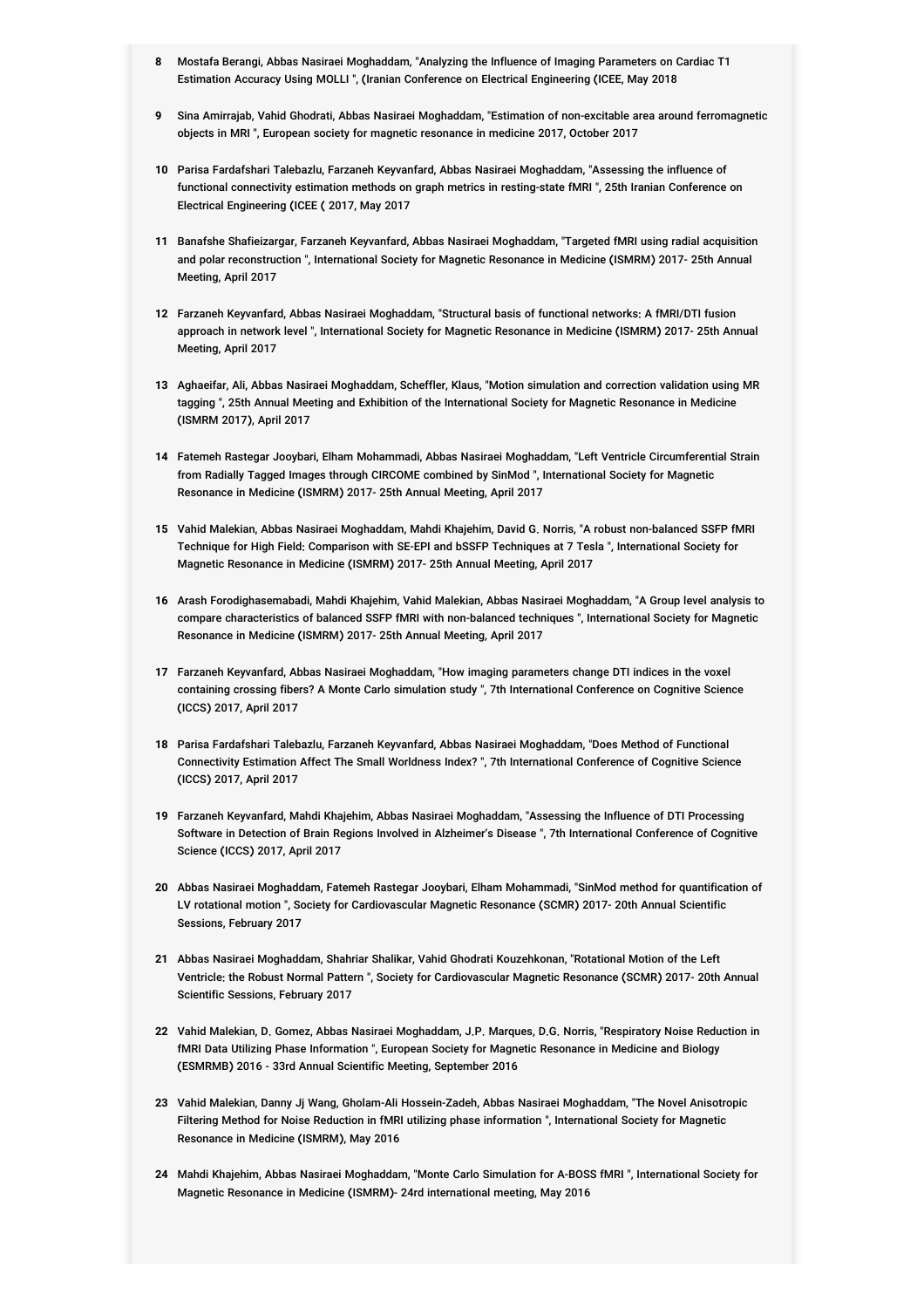- **25** Shahriar Shalikar, Elham Mohammadi, Abbas Nasiraei Moghaddam, "Left Ventricle Rotational Motion From Polar Tagging MRI Using Monogenic Signal Method ", International Society for Magnetic Resonance in Medicine (ISMRM)- 24rd international meeting, May 2016
- **26** Mahdi Khajehim, Abbas Nasiraei Moghaddam, "A Systematic Investigation on the BOLD Contrast in S1- and S2- SSFP fMRI ", International Society for Magnetic Resonance in Medicine (ISMRM)- 24rd international meeting, May 2016
- **27** Seyedvahid Khodaei, Abbas Nasiraei Moghaddam, Nasser Fatouraee, Malikeh Nabaei, "Finite element simulation of mitral valve prolapse with anatomic geometry ", 24th Annual International Conference on Mechanical Engineering-ISME2016, April 2016
- **28** Shokoufeh Golshani, Nafiseh Babayi, Abbas Nasiraei Moghaddam, "Rotational Motion of Left Ventricle by Harmonic Phase on Radial Tagging ", Society for Cardiovascular Magnetic Resonance (SCMR) 19th Annual Scientific Sessions, January 2016
- **29** Shokoufeh Golshani, Abbas Nasiraei Moghaddam, "Real Time Circular Tagging is Possible Through Radial Acquisition ", Society for Cardiovascular Magnetic Resonance (SCMR) 19th Annual Scientific Sessions, January 2016
- **30** Shokoufeh Golshani, Abbas Nasiraei Moghaddam, "Circumferential Compression Encoding (CIRCOM) using Polar Kspace ", Society for Cardiovascular Magnetic Resonance (SCMR) 19th Annual Scientific Sessions, January 2016
- **31** Azadeh Nazemoroaya, Abbas Nasiraei Moghaddam, "A Software Tool for Segmentation of the Myocardium Using Level-Set Alghorithm ", Society for Cardiovascular Magnetic Resonance (SCMR) 19th Annual Scientific Sessions, January 2016
- **32** Seyedvahid Khodaei, Abbas Nasiraei Moghaddam, Nasser Fatouraee, Malikeh Nabaei, Saeed Siri, Keyvan Safaei Baghbaderani, "FEM Analysis of opening phase of anatomic mitral valve ", 23th international conference of mechanical engineering, ISME2015, May 2015
- **33** Saeed Siri, Malikeh Nabaei, Abbas Nasiraei Moghaddam, Nasser Fatouraee, Seyedvahid Khodaei, Navid Soltani Hafshejani, "effect of baroreflex mechanism on pressure wave amplitude in human vascular network ", 23th international conference of mechanical engineering, ISME2015, May 2015
- **34** Vahid Ghodrati Kouzehkonan, Abbas Nasiraei Moghaddam, "Torque and Transnational Force Considerations for Ferromagnetic Objects: the Saturation Effects ", International Society for Magnetic Resonance in Medicine (ISMRM)- 23rd international meeting, May 2015
- **35** Mohammad Abdi Shektaei, Abbas Nasiraei Moghaddam, Rajakumar Nagarajan, Albert Thomas, "Sparse Reconstruction of Localized Correlated Spectroscopy: From Sub-Sampled Priors to Fast Acquisition ", International Society for Magnetic Resonance in Medicine (ISMRM)- 23rd international meeting, May 2015
- **36** Vahid Ghodrati Kouzehkonan, Niloufar Zakariaei, Abbas Nasiraei Moghaddam, "Peripheral Nerve Stimulation Considerations in the Presence of the Foreign Metallic Objects ", International Society for Magnetic Resonance in Medicine (ISMRM)- 23rd international meeting, May 2015
- **37** Shokoufeh Golshani, Abbas Nasiraei Moghaddam, "Efficient Radial Tagging: Under Sampled Radial acquisition with Polar Fourier Transform Recunstruction ", International Society for Magnetic Resonance in Medicine (ISMRM)- 23rd international meeting, May 2015
- **38** Mohammad Abdi Shektaei, Felix Raschke, Franklyn A Howe, Abbas Nasiraei Moghaddam, "Accurate Compressive Sensing of 1H MR Spectroscopic Imaging in Brain Tumors ", International Society for Magnetic Resonance in Medicine (ISMRM)- 23rd international meeting, May 2015
- **39** Mahdi Khajehim, Abbas Nasiraei Moghaddam, Hossein-Zadeh , Martin , Danny Jj Wang, "A Quantitative Analysis of fMRI Induced Phase Changes Using Averaged-BOSS (A-BOSS) ", International Society for Magnetic Resonance in Medicine (ISMRM)- 23rd annual meeting and exhibition, May 2015
- **40** Saeid Ahmadinia, Abbas Nasiraei Moghaddam, "Effect of segmentation of k-space in SSFP flow artifacts ", Society for Cardiovascular Magnetic Resonance (SCMR) 18th Annual Scientific Sessions, February 2015
- **41** Jafar Zamani, Abbas Nasiraei Moghaddam, Hamidreza S Rad, "Distributed compressed sensing to accelerate cine cardiac MRI ", Society for Cardiovascular Magnetic Resonance (SCMR) 18th Annual Scientific Sessions, February 2015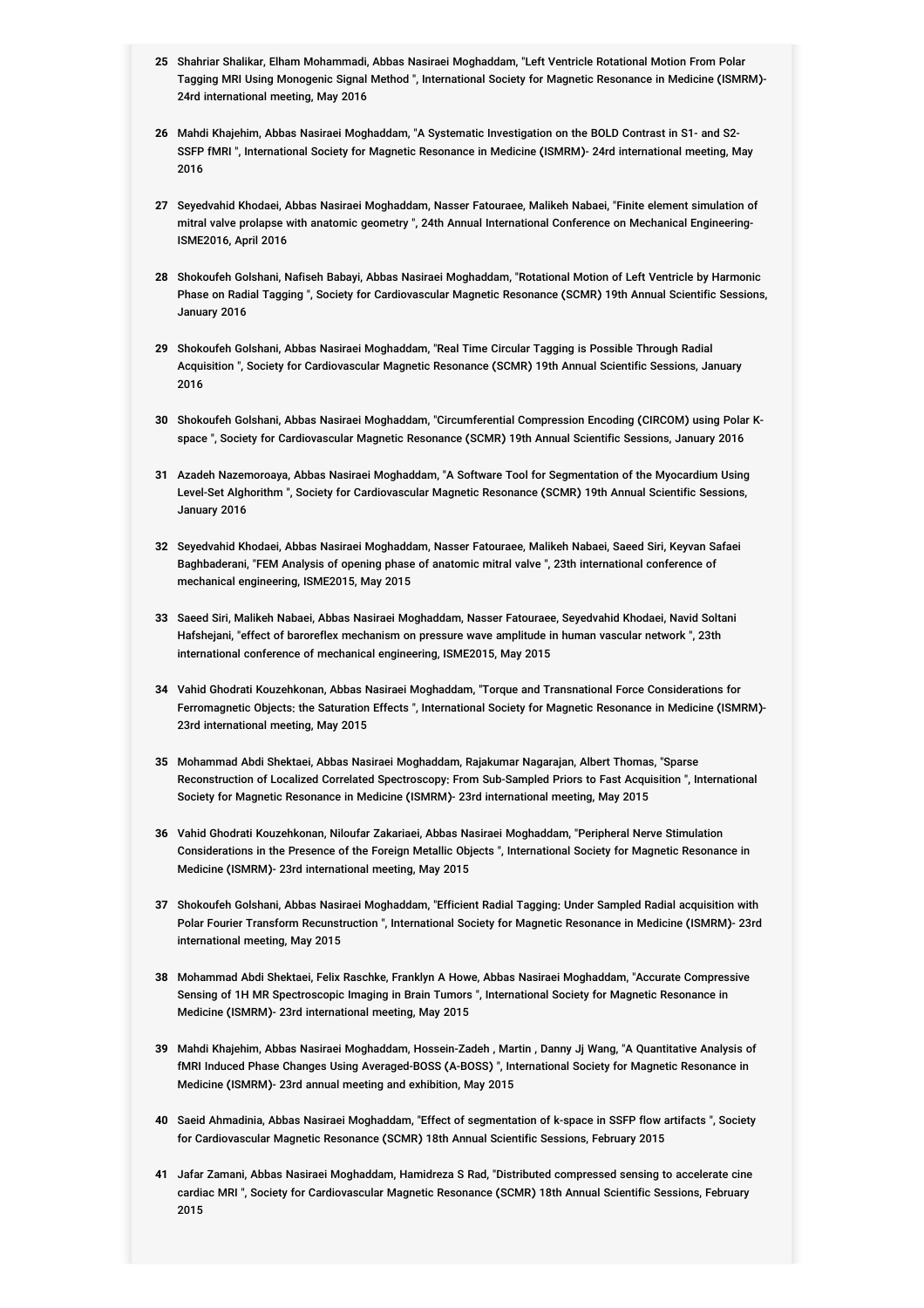- **42** Saeid Ahmadinia, Abbas Nasiraei Moghaddam, "?Estimation of the flow motion in SSFP images using moving shadows; reliable or not? ", Society for Cardiovascular Magnetic Resonance (SCMR) 18th Annual Scientific Sessions, February 2015
- **43** Ali Rezaei, Mohammad Abdi Shektaei, Abbas Nasiraei Moghaddam, "Electrical simulation of blood pressure and flow wave propagation and reflection in human arterial tree using distributed model and analysis of pulsatile power according to heart rate ", The First conference on Novel Approaches of Biomedical Engineering in Cardiovascular Disease, January 2015
- **44** Navid Soltani Hafshejani, Abbas Nasiraei Moghaddam, Nasser Fatouraee, Saeed Siri, Aisa Rasuli, "constitutive modelling of lambs passive myocardium ", 21st Iranian conference on bio-medical engineering, November 2014
- **45** Vahid Ghodrati Kouzehkonan, Abbas Nasiraei Moghaddam, "Torque and Translational Force Considerations for Ferromagnetic Shells in MR Imagingq ", Joint Annual meeting International Society for Magnetic Resonance in Medicine - European Society for Magnetic Resonance in Medicine and Biology 2014, May 2014
- **46** Ali Aghaeifar, Abbas Nasiraei Moghaddam, J P. Finn, "Inline Generation of Tagline Density Maps for Radial Strain Quantification from Circular MR Tagging ", Joint Annual meeting International Society for Magnetic Resonance in Medicine - European Society for Magnetic Resonance in Medicine and Biology 2014, May 2014
- **47** Zhe Wang, Abbas Nasiraei Moghaddam, Zou, Srinivasan, J P. Finn, Daniel Ennis, "Improved Myocardial Contrast Using Novel Complementary Radial MR Tagging Technique ", Joint Annual meeting International Society for Magnetic Resonance in Medicine - European Society for Magnetic Resonance in Medicine and Biology 2014, May 2014
- **48** Zahra Shams, Abbas Nasiraei Moghaddam, "Averaged-BOSS: Feasibility Study and Preliminary Results ", Joint Annual meeting International Society for Magnetic Resonance in Medicine - European Society for Magnetic Resonance in Medicine and Biology 2014, May 2014
- **49** Shokoufeh Golshani, Abbas Nasiraei Moghaddam, Holden Wu, J P. Finn, "Circular Tagging with Concentric Data Acquisition: Can We Go Real-Time? ", Joint Annual meeting International Society for Magnetic Resonance in Medicine - European Society for Magnetic Resonance in Medicine and Biology 2014, May 2014
- **50** Razieh Kaveh, Abbas Nasiraei Moghaddam, Khan S., J P. Finn, "Regional rotation of the left ventricle in healthy and cardiomyopathic subjects measured with radial myocardial tagging ", Society for Cardiovascular Magnetic Resonance (SCMR) 17th Annual Scientific Sessions, January 2014
- **51** Vesal Moaiyed, Abbas Nasiraei Moghaddam, "Non-uniform polar tagging ", Society for Cardiovascular Magnetic Resonance (SCMR) 17th Annual Scientific Sessions, January 2014
- **52** Sarah Khan, Abbas Nasiraei Moghaddam, Razieh Kaveh, Adam Plotnik, Evan Lehrman, Ali Nsair, J Paul Finn, "Myocardial tagging in the polar coordinate system; early clinical experience ", Society for Cardiovascular Magnetic Resonance (SCMR) 17th Annual Scientific Sessions, January 2014
- **53** Farhan Khodaee, Abbas Nasiraei Moghaddam, Nasser Fatouraee, "3D modeling of blood flow in human circle of Willis and assess the effects of hyper-pressure on hemodynamics of flow ", 20th Iranian Conference of biomedical Engineering, December 2013
- **54** Ali Aghaeifar, Nafiseh Babayi, Abbas Nasiraei Moghaddam, Ahmad Ayatollahi, "High Resolution Tagging Pattern in the Polar Coordinate System; A Reconstruction Based Approach ", 21st Iranian Conference on Electrical Engineering (ICEE), May 2013
- **55** Sarah N Khan, Abbas Nasiraei Moghaddam, Razieh Kaveh, Ali Nsair, Mona Bhatia, J Paul Finn, "Myocardial Tagging in the Polar Coordinate System; Initial Clinical Results ", International Society for Magnetic Resonance in Medicine (ISMRM)- 21st international meeting, April 2013
- **56** Wang Z, Rayhan M, Abbas Nasiraei Moghaddam, J P. Finn, Ennis D., "Automated Left Ventricular Twist Measurement with Complementary Radial Tags ", International Society for Magnetic Resonance in Medicine (ISMRM)- 21st international meeting, April 2013
- **57** Razieh Kaveh, Maryam Haftehkhanaki, Abbas Nasiraei Moghaddam, Alizadeh Sani, Ojaghi Haghighi, J P. Finn, "Quantitative Analysis of Left Ventricular Deformation through Radial Tagging ", The First International Iranian Congress of Non Invasive Cardiovascular Imaging, April 2013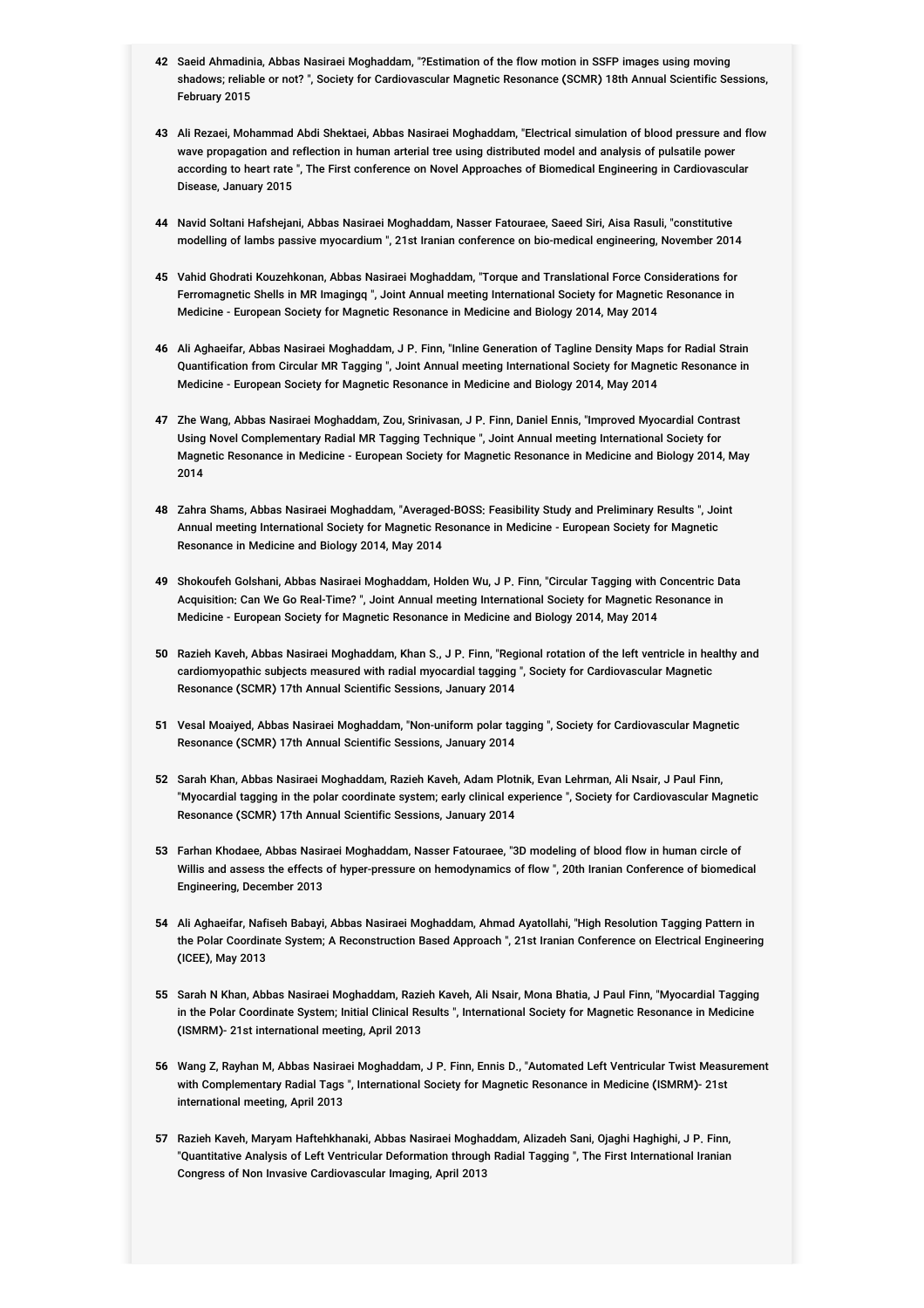- **58** Maryam Eftekharian-Jahromi, Abbas Nasiraei Moghaddam, "Modeling Dynamic Behavior of Tracer through the Vessels and Its Effect on Contrast Enhancement ", The First International Iranian Congress of Non Invasive Cardiovascular Imaging, April 2013
- **59** Saeid Ahmadinia, Abbas Nasiraei Moghaddam, "Blood flow effect in MRI SSFP imaging ", The First International Iranian Congress of Non Invasive Cardiovascular Imaging, April 2013
- **60** Razieh Kaveh, Abbas Nasiraei Moghaddam, Sarah N Khan, J Paul Finn, "Twist measurement of the left ventricle through radial tagging ", Society for Cardiovascular Magnetic Resonance (SCMR)16th Annual Scientific Sessions, January 2013
- **61** Jafar Zamani, Abbas Nasiraei Moghaddam, Saligheh Rad. Hamid, "Compressed sensing cardiac MRI exploiting spatio-temporal sparsity ", Society for Cardiovascular Magnetic Resonance (SCMR) 16th Annual Scientific Sessions, January 2013
- **62** Ali Aghaeifar, Nafiseh Babayi, Abbas Nasiraei Moghaddam, "High resolution high density CMR circular tagging ", Society for Cardiovascular Magnetic Resonance (SCMR) 16th Annual Scientific Sessions, January 2013
- **63** Alireza Rahimpour, Mansur Vafadust, Abbas Nasiraei Moghaddam, "Eye Tracking by Image Processing for Helping Disabled People ", 19th Iranian Conference on BioMedical Engineering, December 2012
- **64** Jafar Zamani, Abbas Nasiraei Moghaddam, Hamidreza Saligheh Rad, "PILS-CS: Accelerating Partially Parallel Imaging with Localized Sensitivities (PILS) Using Compressed Sensing (CS) ", 34th Annual International IEEE EMBS Conference, August 2012
- **65** Jafar Zamani, Hamidreza Saligheh Rad, Abbas Nasiraei Moghaddam, "Application of Split Bregman Optimization Method for Compressed Sensing CE-MRA ", 34th Annual International IEEE EMBS Conference, August 2012
- **66** Maryam Haftehkhanaki, Abbas Nasiraei Moghaddam, Abd-Elmoniem, Finn, "Measuring the Radial Component of Left Ventricular Strain with Circular Tagging: Feasibility and Initial Results ", International Society for Magnetic Resonance in Medicine (ISMRM)- 20th international meeting, May 2012
- **67** Jafar Zamani, Abbas Nasiraei Moghaddam, Hamidreza Saligheh Rad, "MRI Reconstruction through Compressed Sensing Using Principle Component Analysis ", 20th Iranian Conference of Electrical Engineering, May 2012
- 68 Wang Z, Abbas Nasiraei Moghaddam, Rayhan M, Srinivasan Sh, Natsuaki, J P. Finn, Ennis D., "Optimization of the<br>. radial tagging profile and validation using the Cardiac Atlas Project database ", International Society for Magnetic Resonance in Medicine (ISMRM)- 20th international meeting, May 2012
- **69** Nafiseh Babayi, Abbas Nasiraei Moghaddam, "Polar HARP for the Polar CMR Tagging ", Society for Cardiovascular Magnetic Resonance (SCMR)15th Annual Scientific Sessions, February 2012
- **70** Wang Z, Abbas Nasiraei Moghaddam, Rayhan , J P Finn, Ennis, "Complementary Radial Tagging for the Assessment of Left Ventricular Function ", International Society for Magnetic Resonance in Medicine (ISMRM)- 19th international meeting, May 2011
- **71** Abbas Nasiraei Moghaddam, Abd-Elmoniem K, Heidari , Ruehm S, J P. Finn, "Left Ventricular Strain through Radial Tagging: Efficiency and Validity ", International Society for Magnetic Resonance in Medicine (ISMRM)- 19th international meeting, May 2011
- **72** Middione M, Abbas Nasiraei Moghaddam, Natsuaki , Ennis D., "The effects of chemically shifted perivascular fat in quantitative phase contrast MRI ", International Society for Magnetic Resonance in Medicine (ISMRM)- 19th international meeting, May 2011
- **73** Abbas Nasiraei Moghaddam, Yutaka Natsuaki, J. Paul Finn, "CMR Tagging in the polar coordinate system ", 2011 Society for Cardiovascular Magnetic Resonance (SCMR)/EuroCMR Joint Scientific Sessions, February 2011

دروس ارائه شده

**سرفصل توصیف درس عنوان درس #**

**ها دوره درسی**